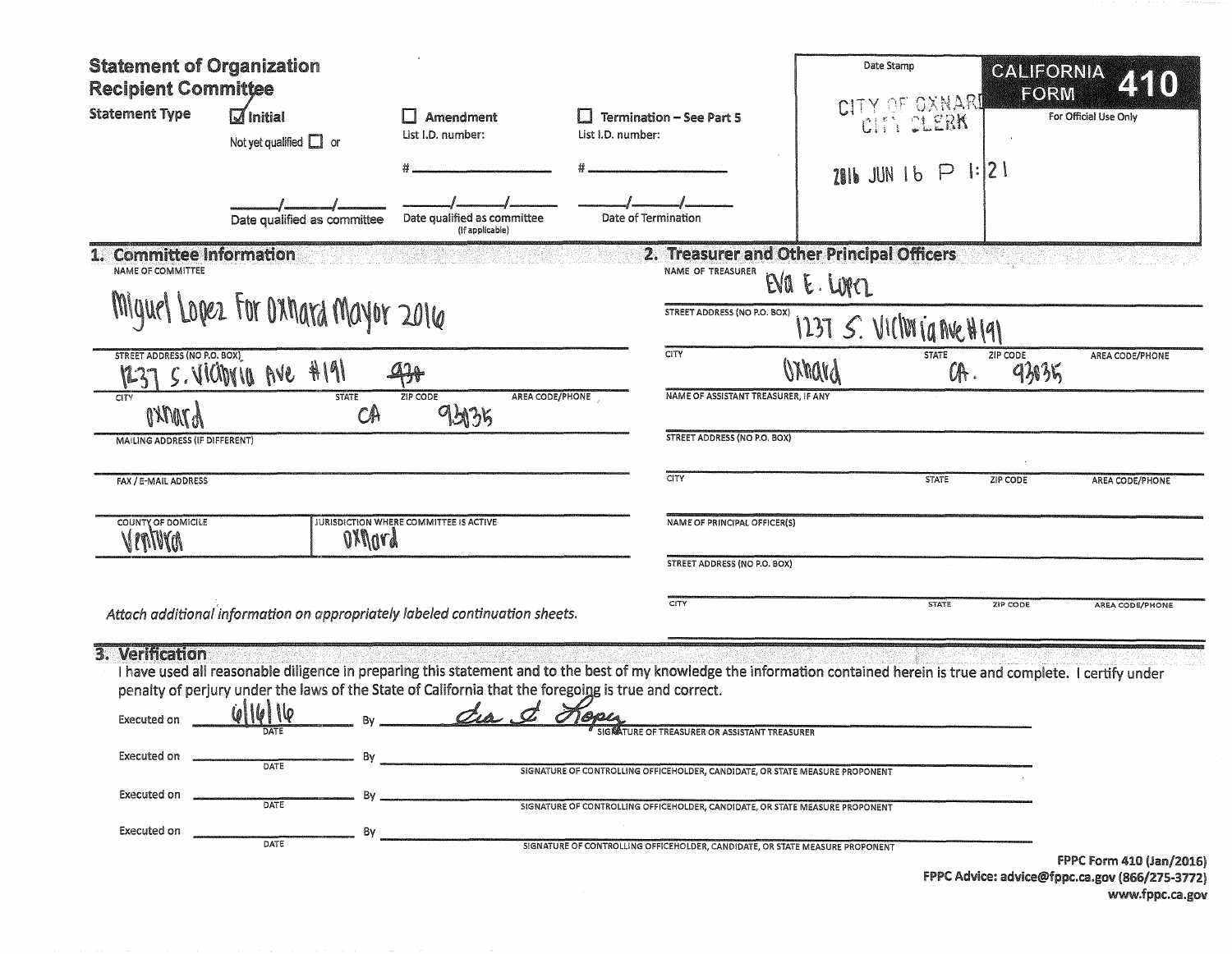## Statement of Organization Recipient Committee

INSTRUCTIONS ON REVERSE

CALIFORNIA FORM

Page 2

## COMMITIEE NAME ' Miguel Lopez for Dimord Mayor 2016

## • All committees must list the financial institution where the campaign bank account is located.

| NAME OF FINANCIAL INSTITUTION | AREA CODE/PHONE | <b>BANK ACCOUNT NUMBER</b> |          |
|-------------------------------|-----------------|----------------------------|----------|
| ADDRESS                       | <b>CITY</b>     | <b>STATE</b>               | ZIP CODE |

## 4. Type of Committee Complete the applicable sections.

Controlled Committee

- List the name of each controlling officeholder, candidate, or state measure proponent. If candidate or officeholder controlled, also list the elective office sought or held, and district number, if any, and the year of the election.
- list the political party with which each officeholder or candidate is affiliated or check "nonpartisan."
- o If this committee acts jointly with another controlled committee, list the name and identification number of the other controlled committee.

| NAME OF CANDIDATE/OFFICEHOLDER/STATE MEASURE PROPONENT | <b>ELECTIVE OFFICE SOUGHT OR HELD</b><br>(INCLUDE DISTRICT NUMBER IF APPLICABLE) | YEAR OF ELECTION | PARTY              |
|--------------------------------------------------------|----------------------------------------------------------------------------------|------------------|--------------------|
|                                                        |                                                                                  |                  | Nonpartisan        |
|                                                        |                                                                                  |                  | $\Box$ Nonpartisan |

Primarily Formed Committee Primarily formed to support or oppose specific candidates or measures in a single election. List below:

CANDIDATE(S) NAME OR MEASURE(S) FULL TITLE (INCLUDE BALLOT NO. OR LETTER) CANDIDATE{S) OFFICE SOUGHT OR HELD OR MEASURE(S) JURISDICTION (INCLUDE DISTRICT NO., CITY OR COUNTY, AS APPLICABLE) CHECK ONE **SUPPORT** OPPOSE **SUPPORT** OPPOSI

> FPPC Form 410 (Jan/2016) f PPC Advice: advice@fppc.ca.gov (866/275-3172) www.fppc.ca.gov